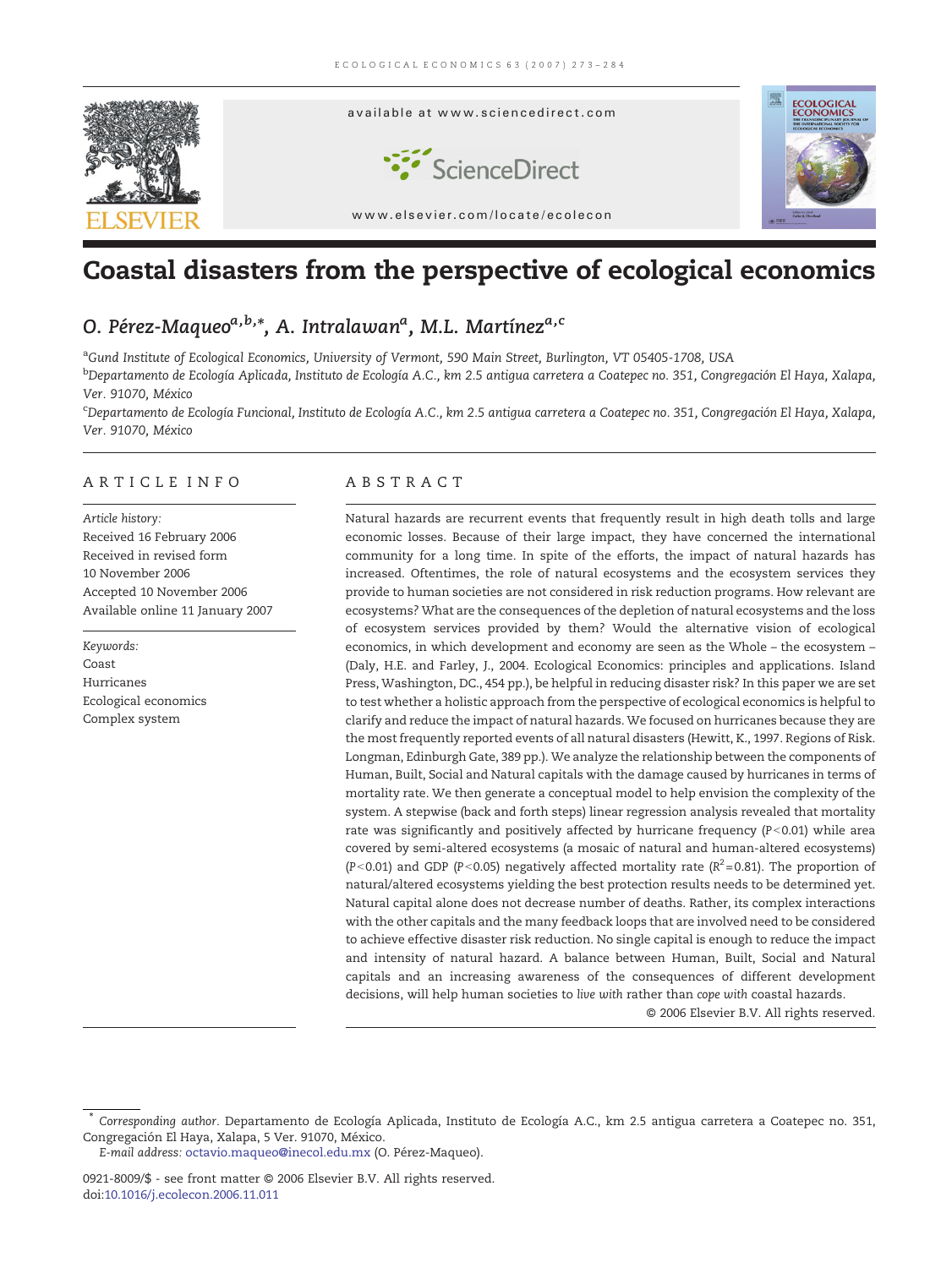### 1. Introduction

Natural hazards such as earthquakes, tropical cyclones, floods and droughts are common features of our dynamic planet, and humans have been exposed to them since their very origins. However, we have not fully learned yet, how to cope with these recurrent natural events. Oftentimes, natural hazards create such economic damage and the loss of so many human lives that they become disasters ([UNDP/BCPR, 2004](#page--1-0)). Globally, natural disasters exert an enormous toll on development with ever-increasing annual economic losses: in the 1960s the average economic loss associated with natural disasters was US\$ 75.5 billion; in the 1970s this damage added to US\$ 138.4; it almost doubled in the 1980s (US \$ 213.9 billion) and by the 1990s economic damage owing to natural disasters had risen to US\$ 659.9 billion. Furthermore, in the last two decades, more than 1.5 million people have been killed by natural disasters [\(UNDP/BCPR, 2004; EM-DAT, 2005\)](#page--1-0). Today, 26.7% of the countries of the world are exposed to earthquakes, 17.6% to tropical cyclones, 65.2% to floods and 12.8% to droughts ([UNDP/BCPR, 2004\)](#page--1-0). Of these, earthquakes, tropical storms and flooding caused by storms in coastal areas are the events with the highest death tolls and economic damage ([Hewitt, 1997](#page--1-0)). In spite of their relatively high frequency, the high economic costs as well as the loss of human lives that are involved, disasters are still usually perceived as "exceptional natural events that interrupt normal human development and require humanitarian actions to mitigate loss" [\(UNDP/BCPR,](#page--1-0) [2004](#page--1-0)). Certainly, they are not exceptional events.

Because of their impact on human societies, natural disasters have concerned the international community for a long time. Almost twenty years ago, serious international efforts were aimed at developing policies to better deal with these recurrent events. On December 11, 1987, the United Nations General Assembly passed the resolution 42/169 to designate the 1990s as the decade of natural disaster reduction [\(http://www.](http://www.un.org/documents/ga/res/42/a42r169.htm) [un.org/documents/ga/res/42/a42r169.htm\)](http://www.un.org/documents/ga/res/42/a42r169.htm). The Economic and Social council recommended that the General Assembly take actions on developing an appropriate framework toward international cooperation in a risk reduction program. The objective of the International Decade for Natural Disaster Reduction was to reduce the loss of life, property damage and social and economic disruption caused by natural disasters. The impact of natural disasters was not ameliorated after this well-intentioned decade. In fact, after 19 years of growing international awareness, there has nevertheless been a significant increase in loss of life and economic damage due to natural catastrophes ([Pielke, 2005](#page--1-0)). For example, in China the Yangtze River flood in 1998 caused more than 30 billion US dollars in damage, 2000 deaths, and the relocation of 13.8 million people from their destroyed homes [\(Brown and Halweil, 1998](#page--1-0)). Hurricane Brendan struck the Chittagong region of Bangladesh in 1991, causing more than 138,000 deaths and 1.5 billion dollars in economic losses ([http://www.noaanews.noaa.gov/stories/s334b.htm\)](http://www.noaanews.noaa.gov/stories/s334b.htm). Hurricane Mitch swept through Honduras and Nicaragua in late October 1998 with an estimated death toll of more than 10,000 and economic losses of 8.5 billion US dollars [\(Pielke et al.,](#page--1-0) [2003](#page--1-0)). And the most recent 2005 US hurricane series, Katrina, Rita, Stan and Wilma, imposed great damage to the US and Central America. Katrina alone caused over a million people displaced, 1383 deaths and damage from \$100 to \$200 billions, making it the most expensive natural disaster in US history. Thus, it is obvious that current policies have not been enough to reduce the impact of natural hazards. Why? What is missing?

### 1.1. Natural coastal disasters from the perspective of ecological economics

What are the appropriate development policies and practices that contribute to the reduction of disaster risks? There are many interesting and potentially useful ideas. Dealing with hazard–risk issues entails the understanding of geographical as well as sociological matters. It covers interdisciplinary interaction pertinent to risk mitigation, preparedness, response, and recovery issues. Traditionally, hazard–risk analysis and risk reduction programs tend to be reactive and deal more with preparedness measures for disaster response, with the common variables of identifying the dangerous locations, and improving warning systems. Frequently, risk reduction of the impact of natural catastrophes focuses on issues like a) the analyses of social processes and underlying causes which may ultimately be quite remote from the disaster event itself [\(Blaikie, 1994, Alexander,](#page--1-0) [2000; Holzmann and Jørgensen 2004](#page--1-0); b) the economics of catastrophe risk insurance and strategies for financing postdisaster infrastructure rehabilitation [\(Kunreuther, 1996, 2001;](#page--1-0) [Andersen, 2002; Ermolieva et al., 2003; Freeman and Pflug, 2003;](#page--1-0) [Berz, 2004; Gollier, 2005](#page--1-0); c) the role of the Government, private sector, and NGOs for disaster preparedness and risk prevention ([Benson et al., 2001; Daniels et al., 2006\)](#page--1-0); or on d) a modeling approach to analyze the interplay between investment in mitigation and risk-sharing measures [\(Amendola et al., 2000\)](#page--1-0). Occasionally, the role of natural ecosystems and the ecosystem services they provide to human societies are considered in development and risk reduction programs. For instance, the ecosystem service of protection provided by natural ecosystems such as forests, coastal mangroves, coral reefs, riparian habitats has been identified as a priority for hazard mitigation and risk reduction [\(Hook, 2000; Kreimer and Arnold, 2000; Bronstert, 2003\)](#page--1-0). However, it is recognized that "the interaction of wild and managed ecosystems with extreme events and their changed vulnerability as a result of human interference remain largely uninvestigated and unknown" [\(Hook, 2000](#page--1-0)). Some studies have shown that Natural capital plays an important role on damage reduction. [Hiraishi and Harada \(2003\)](#page--1-0) used fluid modeling to determine that 30 trees per 100  $m^2$  in a 100-m wide belt would reduce by 90% of the flow pressure on the coastline. [Danielsen](#page--1-0) [et al. \(2005\)](#page--1-0) also found that areas covered bymangroves as well as tree shelterbelts were significantly less damaged from the Tsunami wave that hit the Cuddalore District, India in 2004. Certainly, risks can be reduced but natural hazards cannot. Risk reduction requires a deeper understanding of cultural, political, social, economic, psychological, technological, physical and natural conditions [\(McEntire, 2004](#page--1-0)) because a single perspective is limited. No doubt, the number of interactions and feedbacks between natural and socioeconomic variables demand a systemic vision of the problem.

Here we are set to test whether a holistic approach from the perspective of ecological economics is helpful to understand and generate new ideas to reduce the impact of natural hazards. Ecological economics recognizes that human societies are